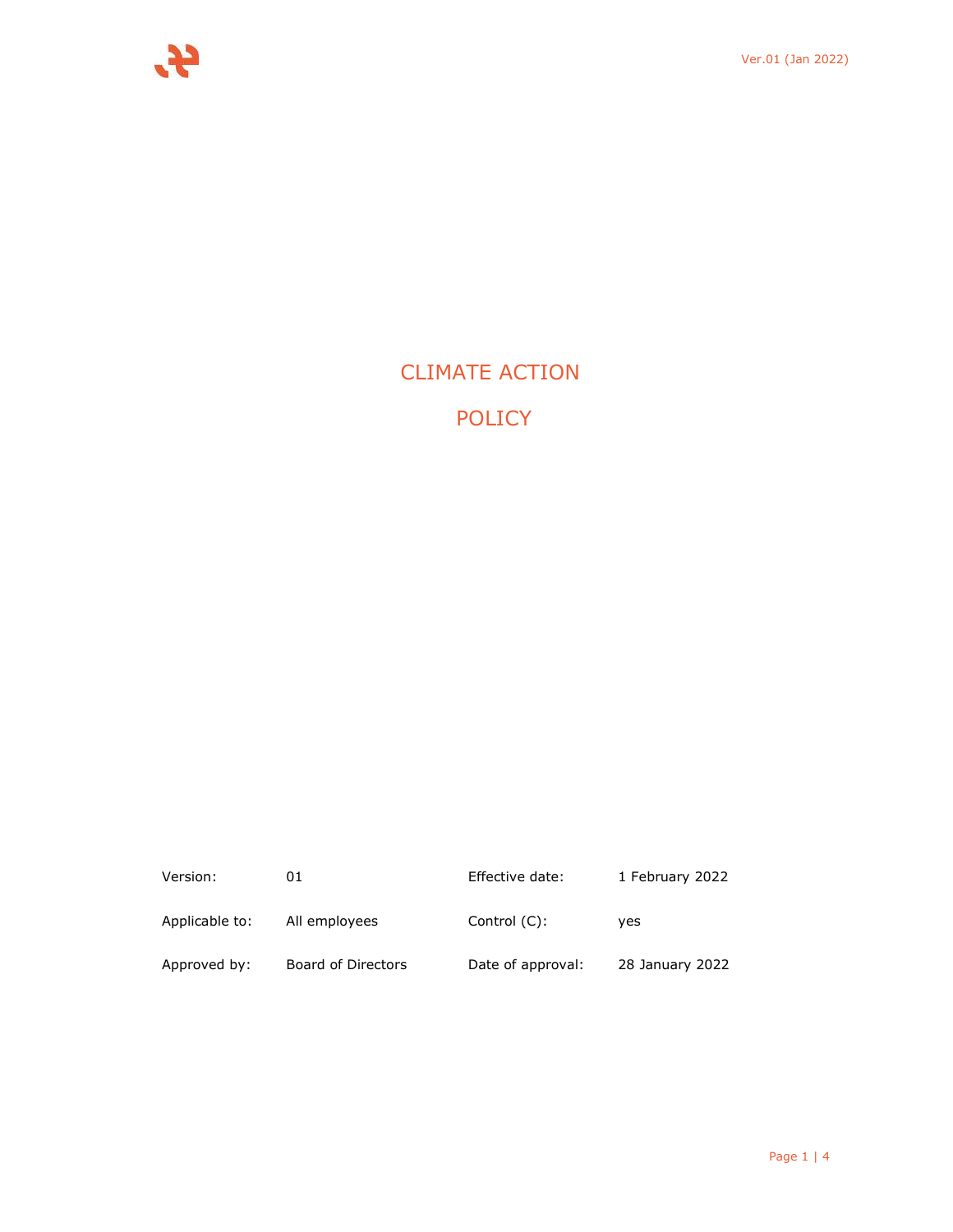#### **Introduction and Purpose**

Elementum Energy Group ("**Elementum**" or "**Company**" or "**we**") commits to powering a transition to a carbon-free society with affordable, reliable, sustainable and modern energy. We also commit to ensuring that our environmental, societal, economic and governance decisions benefit future generations.

We believe that fulfilling our commitments helps address global challenges, particularly climate change, and achieve the objectives of the Paris Agreement and UN Sustainable Development Goals ("**SDGs**"), particularly SDG 7 "Affordable and Clean Energy" and SDG 13 "Climate Action".

We seek to take a robust and active position in the climate action, promoting a corporate culture that aims to raise awareness among all stakeholders about the scale of this problem and the benefits associated with its solution, identify specific actions in mitigation and adaptation.

This climate action policy (the "**Policy**") sets out the general principles and commitments to our fight against climate change to ensure that all of Elementum's corporate activities are carried out in accordance with the highest standards of climate governance.

#### **Scope**

This Policy applies to all Elementum employees, regardless of their department and the position they hold.

Where Elementum participates in existing joint ventures as a non-controlling shareholder, Elementum will make the other shareholder(s) specifically aware of the significance of this Policy to Elementum and encourage such shareholder(s) to implement this Policy or one of a similar standard in the joint venture.

For new minority joint venture cooperation under consideration, Elementum will strive to commit the other shareholder(s) to adopt this Policy or one of a similar standard for the joint venture.

#### **Policy Statements**

We founded our business on our belief in the sustainability of renewables and our dedication to the idea that clean energy will ultimately cover the energy demand of the vast majority of communities and industries around the world.

By promoting access to affordable, reliable, sustainable energy, we actively contribute to combating climate change and powering the transition towards a low-emissions future.

Elementum is a signatory of the United Nations Global Compact, and we publicly support and embed the SDGs in our business strategy, particularly SDG 7 "Affordable and Clean Energy" and SDG 13 "Climate Action", as well as the objectives of the Paris Agreement.

#### 1. ENVIRONMENTAL MANAGEMENT SYSTEM AND GREENHOUSE GAS INVENTORY

We have an environmental management system, which allows for continuous monitoring of climate risks and their assessment, timely response and implementation of corrective measures, resource management and cost optimisation.

We ensure continuous control and monitoring of greenhouse gas (GHG) emissions.

We advocate for transparent and clear emission pricing mechanisms that generate a strong and sustainable price signal capable of generating the resources needed to equitably finance clean energy projects.

## 2. CLIMATE CHANGE AWARENESS INCREASE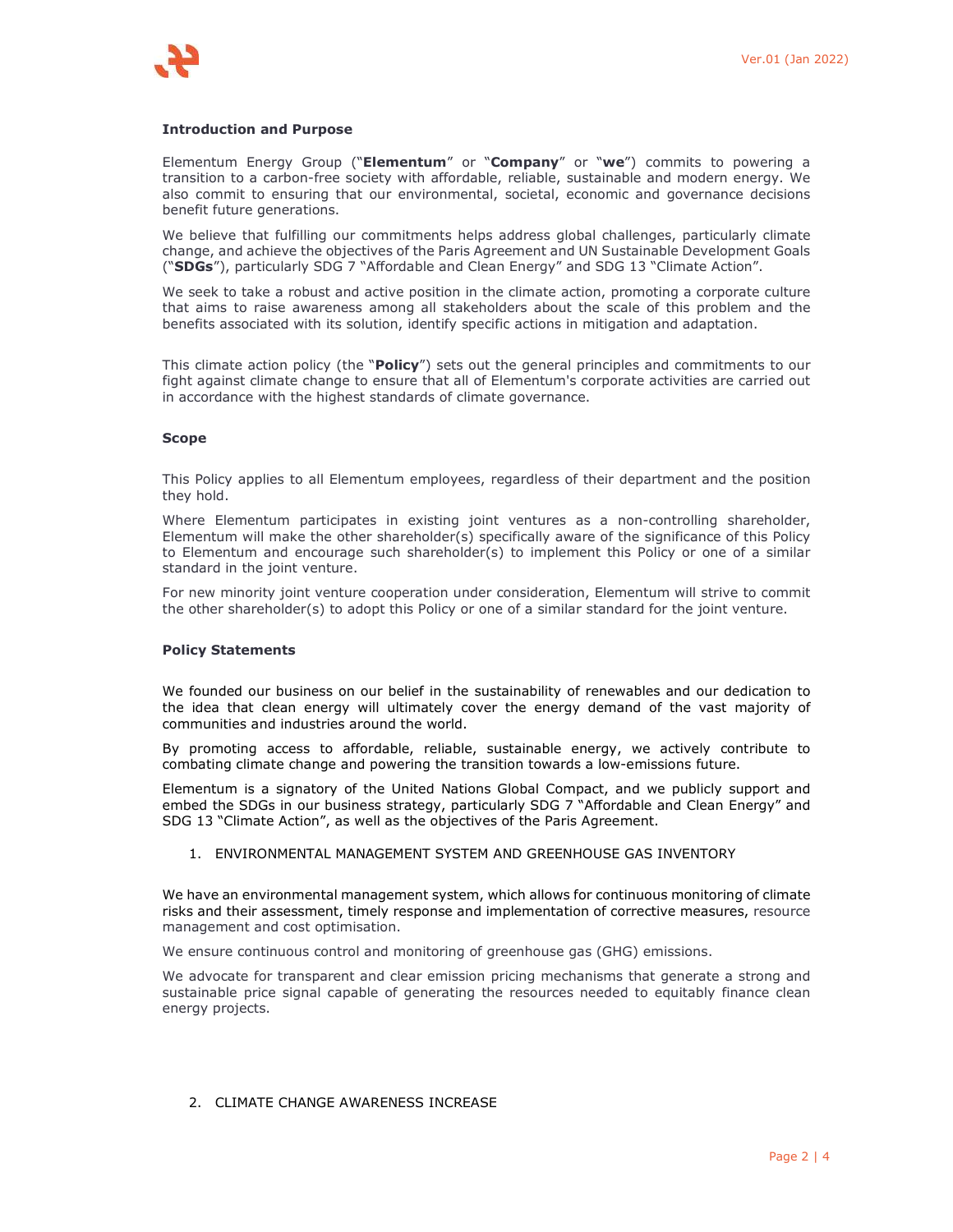

We actively and decisively promote a low-carbon and sustainable future and encourage change well beyond our business, raising public awareness of climate change, its impact and solutions through campaigns and information materials, collaborating with both public and private sector stakeholders.

## 3. REPORTING

In order to guarantee increased transparency in our communications with stakeholders, Elementum publishes the results achieved and actions performed regarding our fight against climate change and reports on our activities in line with the international standards of the GRI (Global Reporting Initiative).

#### **This Policy meets the requirements of:**

- International Finance Corporation's Performance Standards (2012),
- The International Bill of Human Rights and IFC Sustainability Framework (2011),
- Environmental and Social Policy of European Bank for Reconstruction and Development (2019),
- UN Sustainable Development Goals and national legislation,
- The Greenhouse Gas Protocol (GHGP),
- The Paris Agreement from 12 December 2015.

#### **Members of Elementum Energy Group include:**

Elementum Energy Limited;

Subsidiaries of Elementum Energy Limited.

## **Body/Function/Individuals Roles and Responsibilities**

- Board of Directors **Approves** the Policy.
- Chief Operating Officer Policy Owner: owns, endorses and ensures the implementation of the Policy.

Advises on policy content, and ensures relevant and correct communication of policy efforts to internal and external stakeholders.

Management, employees and Responsible for adhering to this Policy. Comply with the letter contract workers of Elementum and spirit of the Policy. Engage and take responsibility for ensuring that all initiatives are developed in line with the Policy.

## **Deviations**

No exemptions from this Policy can be granted unless there are exceptional circumstances or the Policy is obviously not applicable. All requests for exemptions must be made in writing to the Policy owner. The Policy owner must assess and decide on each request individually. Exemptions must be duly logged and documented.

#### **Policy Revision**